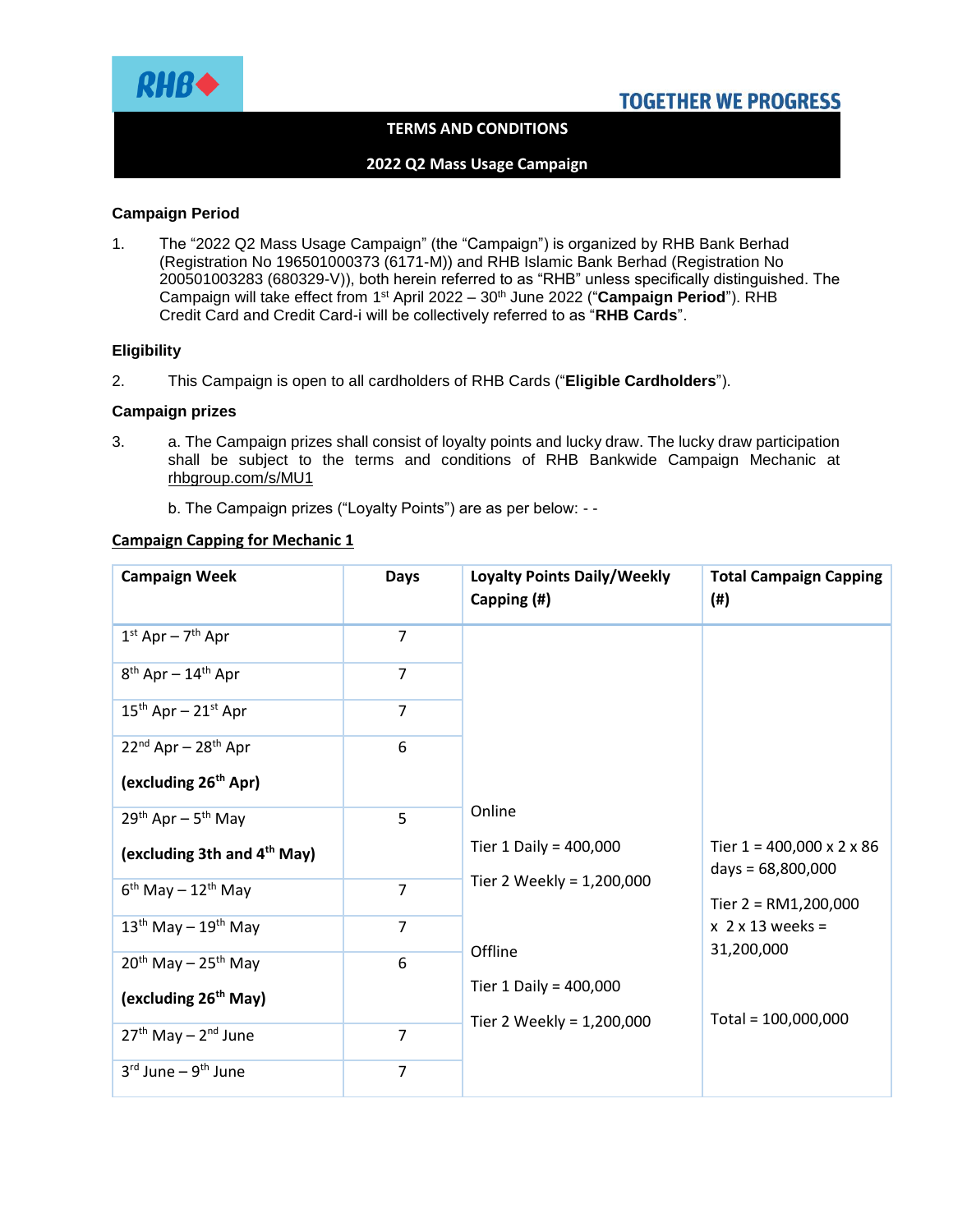

| $10^{\text{th}}$ June – $16^{\text{th}}$ June |  |
|-----------------------------------------------|--|
| $17th$ June – $23rd$ June                     |  |
| $24^{\text{th}}$ lune – $30^{\text{th}}$ lune |  |
| (excluding 26 <sup>th</sup> June)             |  |

 Eligible Cardholders can only win maximum 2x for Tier 1 (1x for Online and 1x for Offline) and 2x for Tier 2 (1x for Online and 1x for Offline) for Mechanic 1 in a Campaign Week (Maximum Loyalty Points For Mechanic 1 =5,000 x 2 x 13weeks + 30,000 x 2 x 13 weeks= 910,000)

## **Campaign Capping for Mechanic 2**

| <b>Special Day</b>                                 | <b>Days</b>  | <b>Loyalty Points</b><br>Daily/Weekly Capping<br>$(\#)$         | <b>Total Campaign Capping</b><br>$($ # $)$                    |
|----------------------------------------------------|--------------|-----------------------------------------------------------------|---------------------------------------------------------------|
| 26 <sup>th</sup> April                             | 1            | Online                                                          | Tier $1 = 1,000,000 \times 2 \times$<br>5 days = $10,000,000$ |
| 3th May, 4 <sup>th</sup> May, 26 <sup>th</sup> May | 3            | Tier 1 Daily = 1,000,000<br>Tier 2 Daily = 3,000,000            | Tier $2 = 3,000,000 \times 2 \times$<br>5 days = $30,000,000$ |
| $26th$ June                                        | $\mathbf{1}$ | Offline<br>Tier 1 Daily = 1,000,000<br>Tier 2 Daily = 3,000,000 | Total = $40,000,000$                                          |

- Eligible Cardholders can win maximum 2x for Tier 1 and 2x for Tier 2 (1x for Online and 1x for Offline) on each Special Day (Maximum Loyalty Points For Mechanic  $2 = 10,000 \times 5 \times 2 + 60,000$  $x 5 x 2$ ) = 700,000
- **Both Mechanic 1 and 2 Loyalty Points is rewarded based on first come first serve basis, following** transaction time shown in RHB system.
- In the event there is a tie on transaction time, transaction with highest transaction amount will be the winner.
- Total Maximum Loyalty Points each Eligible Cardholder can win = 910,000 + 700,000 = 1,610,000
- $\blacksquare$  Total Campaign Loyalty Points = 100,000,000 + 40,000,000 = 140,000,000

## **Campaign Mechanics**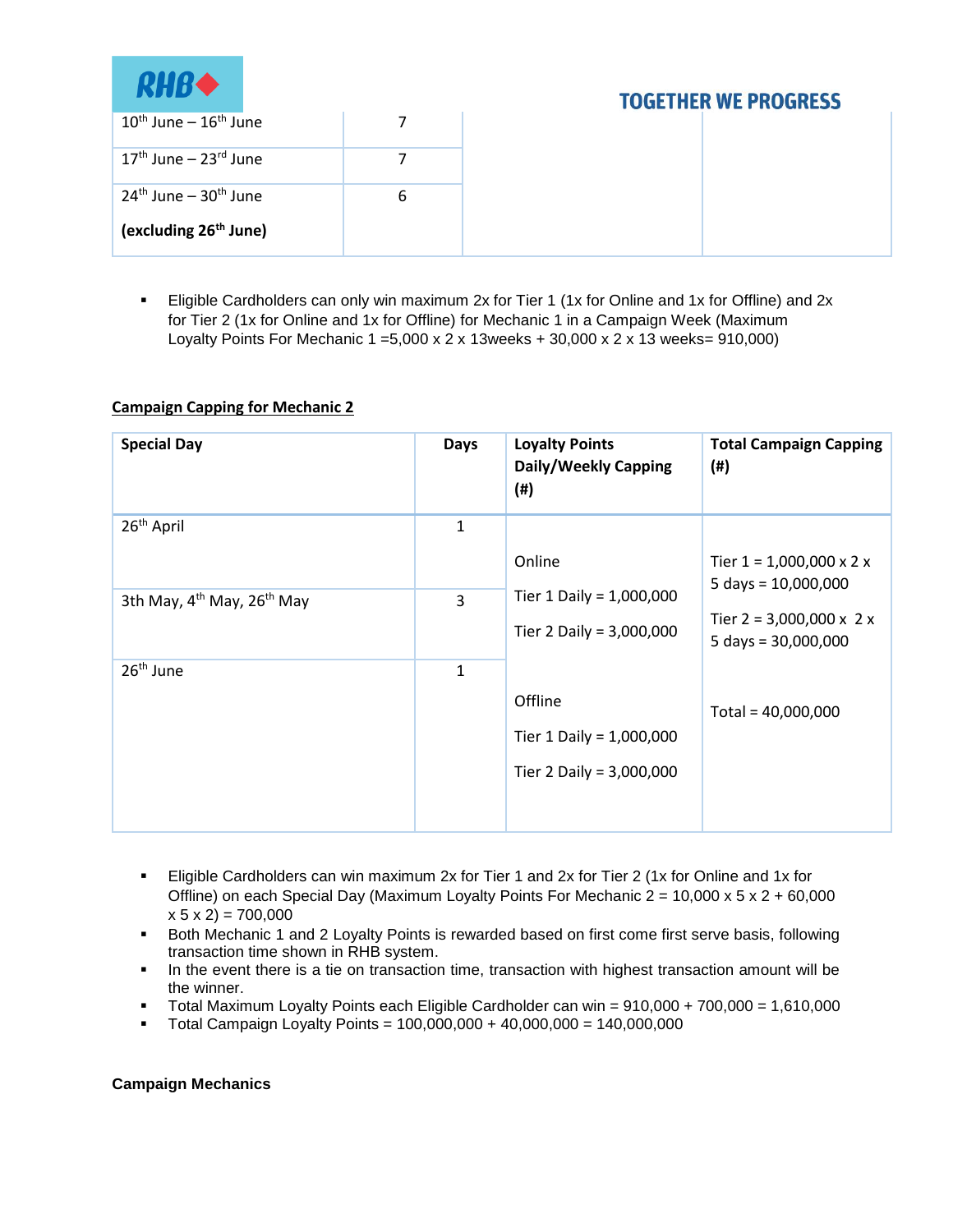

4. Qualifying Mechanics:

# **TOGETHER WE PROGRESS**

## **Mechanic 1**

| <b>Tier</b>  | <b>Mechanics</b>                                                                                  | <b>Loyalty Points</b>                  | <b>Entries for Lucky</b><br><b>Draw</b> |
|--------------|---------------------------------------------------------------------------------------------------|----------------------------------------|-----------------------------------------|
|              | Spend minimum RM100 on other retail purchases<br>or Jom Sapot merchants in a single receipt       | 40x Loyalty Points<br>capped at 5,000  | 10 (other retail)<br>20 (Jom Sapot)     |
| $\mathbf{2}$ | Spend accumulated RM500 on other retail<br>purchases or Jom Sapot merchants in a Campaign<br>Week | 50x Loyalty Points<br>capped at 30,000 | 10 (other retail)<br>20 (Jom Sapot)     |

Notes- Mechanic 1

- a) Excluded E-Wallet transactions as we have a separate dedicated e-wallet campaign to cater for this category spend.
- b) RM1 spent = 1 Loyalty Point\*
- c) Jom Sapot merchants can refer to https://www.rhbjomsapot.my/
- d) Lucky Draw can refer to RHB Bankwide Campaign Mechanic in clause 3a (RHB staff is excluded from this Lucky Draw).

## **Mechanic 2 – double your rewards on Raya (3th and 4th May) & RHB DAY (26th April, 26th May and 26th June)**

| <b>Tier</b>    | <b>Mechanics</b>                                                                                                   | <b>Loyalty Points</b>                      | <b>Entries for Lucky</b><br>Draw    |
|----------------|--------------------------------------------------------------------------------------------------------------------|--------------------------------------------|-------------------------------------|
| 1              | Spend minimum RM100 on other retail purchases<br>or Jom Sapot merchants in a single receipt on each<br>Special Day | 80x Loyalty Points<br>capped at 10,000     | 10 (other retail)<br>20 (Jom Sapot) |
| $\overline{2}$ | Spend accumulated RM500 on other retail<br>purchases or Jom Sapot merchants on each Special<br>Day                 | 100x Loyalty<br>Points capped at<br>60,000 | 10 (other retail)<br>20 (Jom Sapot) |

Note – Mechanic 2

- a) Excluded E-Wallet transactions as we have a separate dedicated e-wallet campaign to cater for this category spend.
- b) RM1 spent = 1 loyalty point\*
- c) Jom Sapot merchants can refer to https://www.rhbjomsapot.my/
- d) Lucky Draw can refer to RHB Bankwide Campaign Mechanic in clause 3a (RHB staff is excluded from this Lucky Draw).
- 5. The Eligible Cardholder's RHB Cards account must be valid and must be in good standing as so determined by RHB at its discretion to be eligible for participation during the Campaign and/or for winning of the Campaign prizes. If, at any time during the Campaign Period, the Eligible Cardholder cancels the RHB Cards for any reason whatsoever, his/her participation in the Campaign becomes null and void with immediate effect and the cumulative reward points will be void.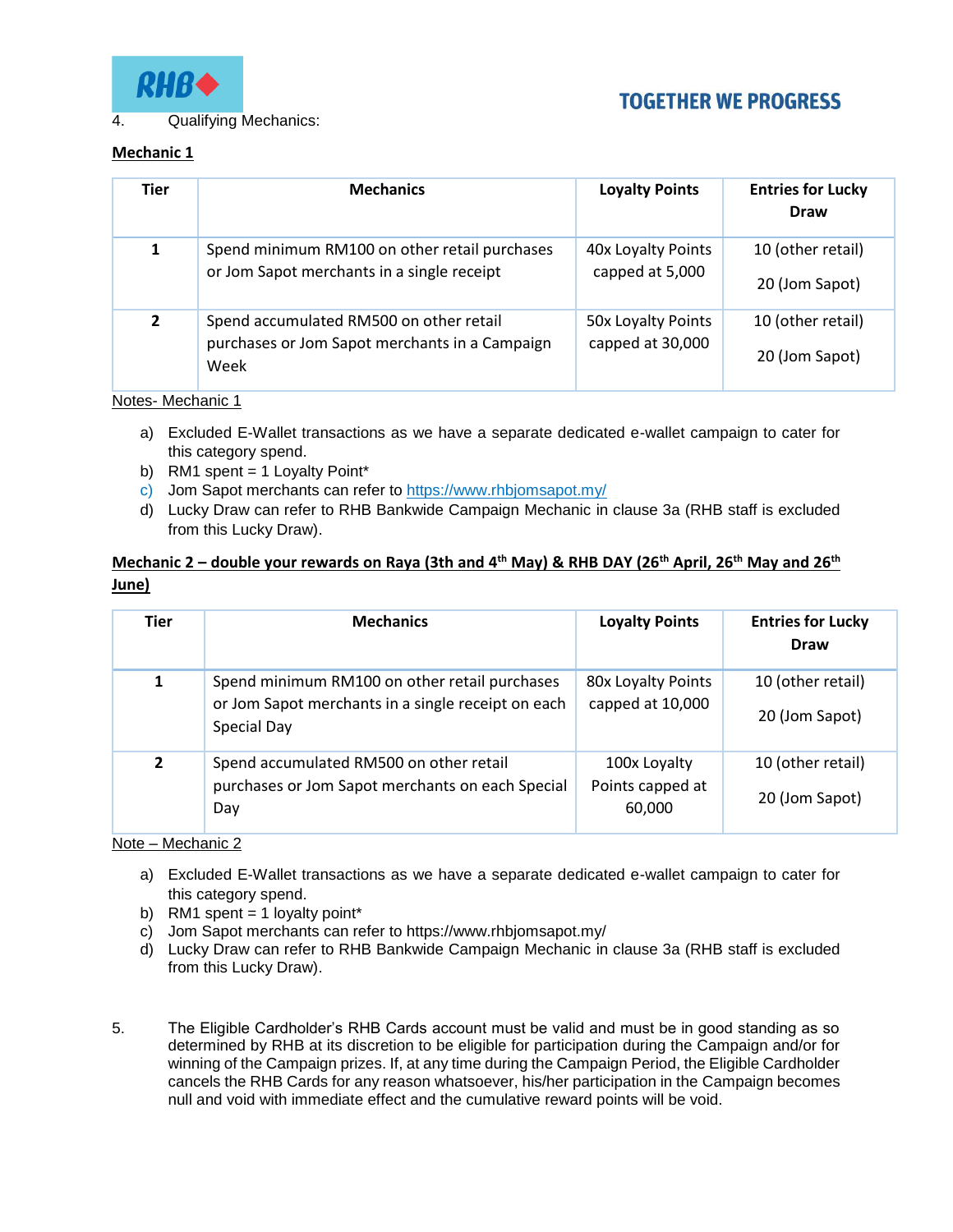

- 6. The Eligible Cardholder with multiple RHB Credit Cards respectively, with qualified spending/entries shall be automatically tracked for the Campaign's tabulation purposes.
- 7. The supplementary cardholder's qualified spend will be combined with the principal cardholder's qualified during this Campaign in determining whether the principal cardholder satisfies the Qualifying mechanic as defined in Clauses 4 above. For the avoidance of doubt, only the principal cardholder will be in the running to win the Loyalty Points.
- 8. The following shall be considered as "Eligible Spend" for the purpose of the Campaign:
	- a) The retail transactions (exclude E-Wallet transactions) ("**Eligible Spend**") as per Clause 4 above.
	- b) For Islamic Credit Card-i, the Eligible Spend is not applicable to Shariah non-compliant goods and services such as alcoholic beverages, pork-related foods, tobacco/vape, gambling etc

#### **Fulfilment of Prizes**

9. Eligible Cardholders will receive Loyalty Points two to four (2-4) weeks after the Campaign Period ended.

#### **Disqualification**

- 10. RHB may disqualify such person(s) from participating in the Campaign and/or from redeeming their Loyalty Points or reverse back the Loyalty Points in the event it has been credited in the following events:
	- a) Cardholders who have conducted the purchases in a manner or pattern which is deemed abnormal and shows an attempt to obtain an unfair advantage over other genuine cardholders with normal card spending patterns.
	- b) Cardholders who are an Eligible Cardholder but has committed fraudulent or wrongful acts in relation to their RHB Cards and/or any transactions made thereof

#### **General Terms & Conditions**

- 1. By participating in the Campaign, the Eligible Cardholder:
	- a) Agrees to be bound by the Terms and Conditions of the Campaign;
	- b) May access to RHB's website to view the Terms and Conditions or call RHB Customer Contact Centre for up-to-date of the Terms and Conditions;
	- c) Agrees that the Campaign prize featured in all printed materials and/or RHB's website are for illustration purposes only. Any props, accessories or equipment featured with the Campaign prize in any pictorial materials are for decorative purposes and shall not form part of the prize(s);
	- d) Agrees that the Campaign prize are non-transferable to any third party and nonexchangeable for up-front cash, credit, cheque or in kind; in part or in full;
	- e) Agrees that RHB's decision on all matters relating to the Campaign, the Campaign prize shall be final, conclusive and binding against them. The decision is made based on the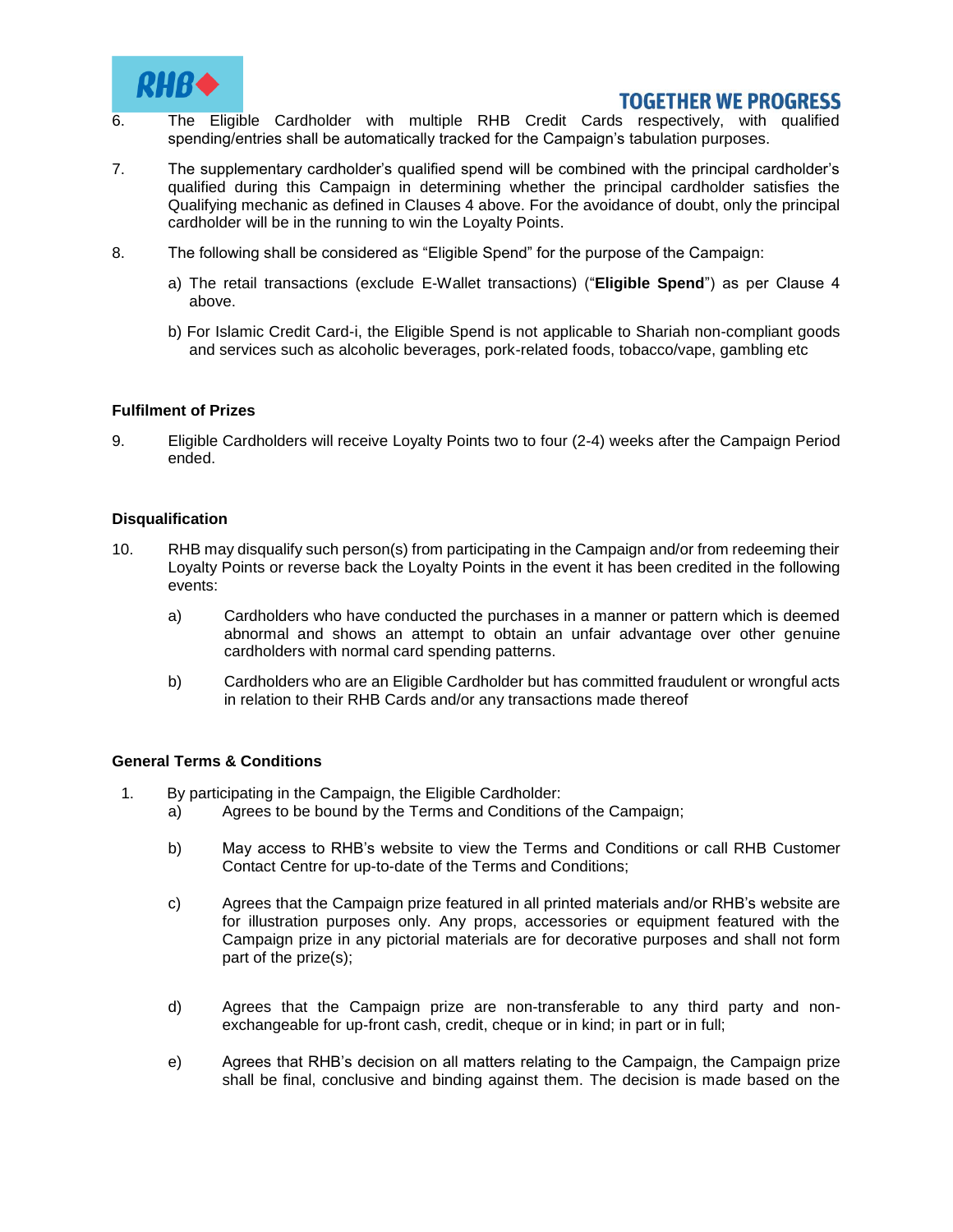

Campaign Criteria. If there is any further dispute, please refer to RHB Customer Contact Centre at 03-9206 8118 or the Ombudsman for Financial Services (OFS) at 03-2272 2811;

- f) Agrees to be personally liable for all taxes, government fees or any other charges that may be levied against them under the applicable laws, if any, in relation to accepting the Campaign prize;
- g) Agrees to discontinue any further participation in this Campaign by informing RHB if any future modifications of these Terms and Conditions are unacceptable.
- h) Agrees to provide their consent to RHB processing their personal information for the purpose of administering this Campaign and contacting the Eligible Cardholder and relation to the same, if applicable.
- i) Agrees that photographs/images of the Eligible Cardholder as winner may be captured and may be used for RHB's publications, where applicable.
- j) The Eligible Cardholder may request for correction (if their personal information is inaccurate, out-dated, incomplete, etc.), access to (no fees and charges will be imposed for the mode of access except for the fees and charges specified in the terms and conditions of RHB Cards), or deletion (if the Eligible Cardholder no longer have any existing products/services with RHB Banking Group) of the Eligible Cardholder personal information or limit the processing thereof at any time hereafter by submitting such request via the following RHB Customer Contact Details:

## **RHB Customer Contact Details**

**Email**: [customer.service@rhbgroup.com](mailto:customer.service@rhbgroup.com)

**Telephone number**: 03-92068118

**RHB Now Inbox**:<https://logon.rhb.com.my/>

- 2. RHB may:
	- a) Disqualify any and all entries from any Eligible Cardholder in this Campaign and prohibit that person from further participating in this Campaign in the event that there is suspicion that the Eligible Cardholder tampered with or benefited from the tampering of the regulations of this Campaign or the Terms and Conditions stated herein;
	- b) Cancel, terminate or suspend the Campaign with sufficient prior notice. Eligible Cardholder shall not make any claim or compensation against RHB for any loss or damage incurred by the Eligible Cardholder as a direct and/or indirect result of the cancellation, termination or suspension of the Campaign;
	- c) Add, delete, suspend or vary the Terms and Conditions contained herein, either wholly or in part at its discretion by way of posting on RHB website and/or other means of communication that may be deemed appropriate by RHB with sufficient prior notice;
- 3. RHB shall not be liable for any default in respect of the Campaign due any act of God, war (whether declared or undeclared), strike, riot, civil commotion, and act of terrorists which are not attributable to the act, omission, default, negligence and/or misconduct on the part of RHB and/or any of its employees, representatives and agents.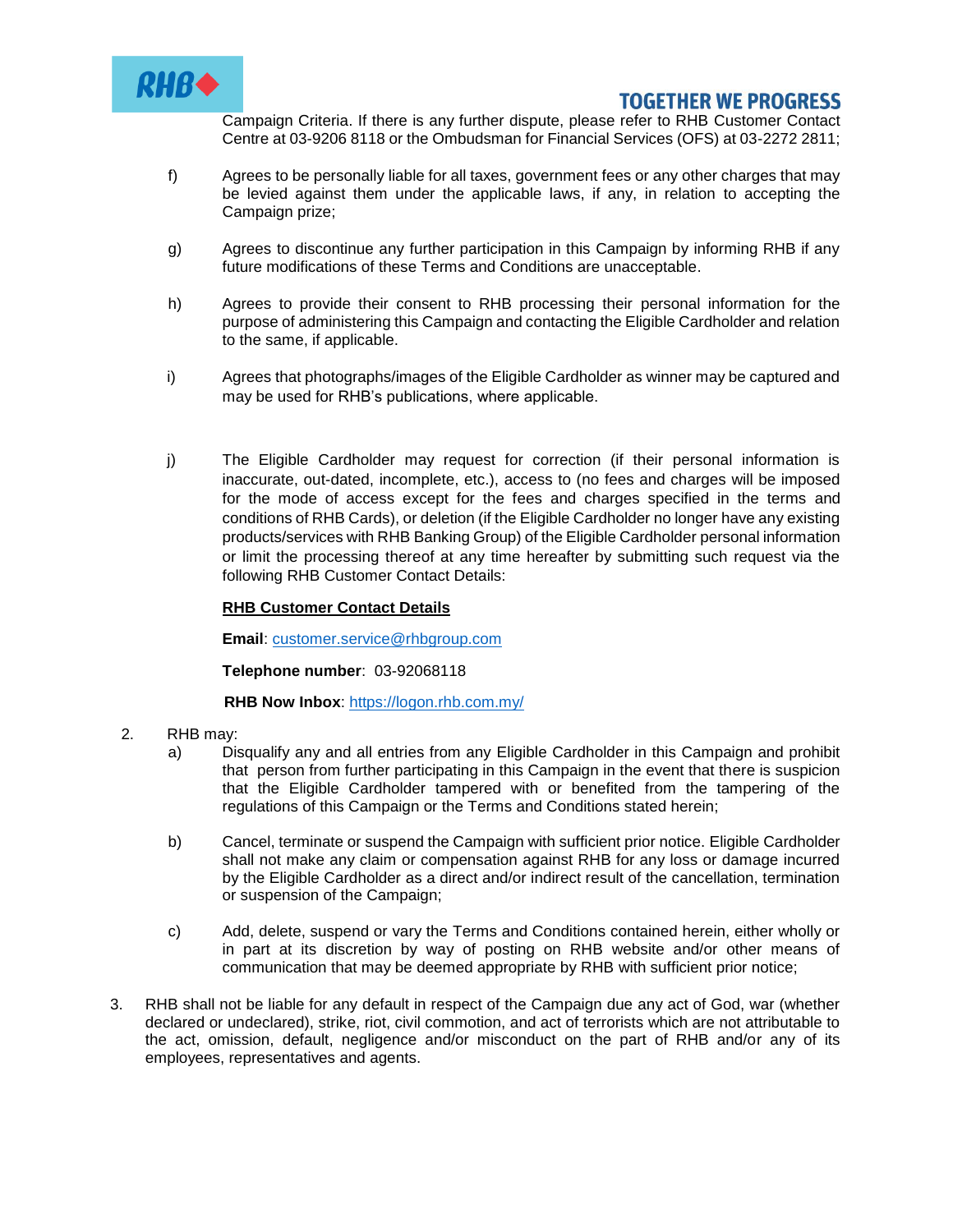

4. In the event of any inconsistency between these Terms and Conditions and any other brochure, marketing or promotional materials relating to the Campaign, these Terms and Conditions shall prevail

## **TERMA DAN SYARAT**

#### **"Q2 2022 Mass Usage Campaign"**

#### **Tempoh Kempen**

1. "Q2 2022 Mass Usage Campaign" ("**Kempen**") dianjurkan oleh RHB Bank Berhad (Nombor Pendaftaran 196501000373 (6171-M))) dan RHB Islamic Bank Berhad (Nombor Pendaftaran 200501003283 (680329-V))) (kedua-duanya dirujuk sebagai "RHB" di dalam dokumen ini melainkan dibezakan secara khusus) dan akan berlangsung dari 1 April 2022 hingga 30 Jun 2022, termasuk kedua-dua tarikh ("**Tempoh Kempen**").Kad Kredit dan Kad Kredit-i RHB akan secara kolektif dirujuk sebagai "**Kad RHB**".

#### **Kelayakan**

2. Kempen in terbuka kepada semua pemegang Kad RHB ("**Pemegang Kad yang Layak**").

#### **Hadiah Kempen**

3. a. Hadiah Kempen hendaklah terdiri daripada mata kesetiaan dan cabutan bertuah. Penyertaan

cabutan bertuah adalah tertakluk kepada terma dan syarat Mekanik Kempen RHB Bankwide di

rhbgroup.com/s/MU1

b. Hadiah Kempen ("Mata Kesetiaan") adalah seperti di bawah:

#### **Had Kempen untuk Mekanik 1**

| Minggu Kempen         | Harian | Had<br>Harian/Mingguan<br>Mata Kesetiaan (#) | <b>Jumlah Had</b><br>Kempen (#) |
|-----------------------|--------|----------------------------------------------|---------------------------------|
| $1$ Apr $-$ 7 Apr     | 7      |                                              |                                 |
| 8 Apr - 14 Apr        | 7      |                                              |                                 |
| $15$ Apr $- 21$ Apr   | 7      |                                              |                                 |
| 22 Apr - 28 Apr       | 6      |                                              |                                 |
| (kecuali 26 Apr)      |        | Atas Talian                                  |                                 |
| 29 Apr - 5 Mei        | 5      |                                              |                                 |
| (kecuali 3 dan 4 Mei) |        | Tahap 1 Harian =<br>400,000                  | Tahap $1 =$<br>400,000 x 2 x    |
| 6 Mei - 12 Mei        | 7      |                                              |                                 |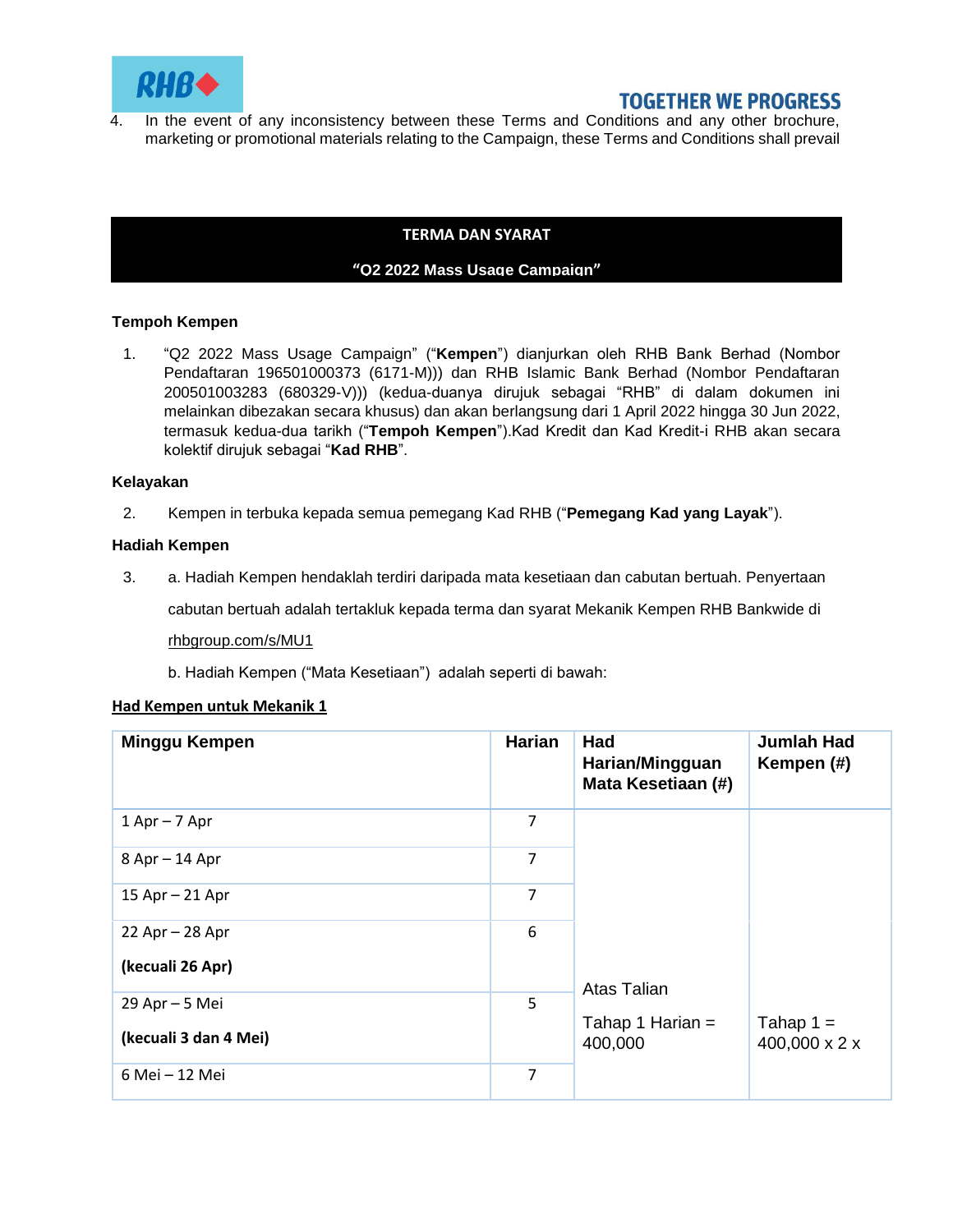| <b>RHBO</b>         |                | <b>TOGETHER WE PROGRESS</b>       |                                    |
|---------------------|----------------|-----------------------------------|------------------------------------|
| 13 Mei - 19 Mei     | $\overline{7}$ | Tahap 2 Mingguan $=$<br>1,200,000 | $86$ hari =<br>68,800,000          |
| 20 Mei - 25 Mei     | 6              |                                   | Tahap $2 =$                        |
| (kecuali 26 Mei)    |                | Luar Talian                       | RM1,200,000<br>x <sub>2</sub> x 13 |
| $27$ Mei $-2$ Jun   | 7              | Tahap 1 Harian =                  | $minggu =$                         |
| $3$ Jun $-9$ Jun    | 7              | 400,000                           | 31,200,000                         |
| $10$ Jun $-$ 16 Jun | 7              | Tahap 2 Mingguan $=$<br>1,200,000 | Jumlah $=$                         |
| $17$ Jun $-$ 23 Jun | 7              |                                   | 100,000,000                        |
| $24$ Jun $-30$ Jun  | 6              |                                   |                                    |
| (kecuali 26 Jun)    |                |                                   |                                    |

 Pemegang Kad yang Layak hanya boleh memenangi maksimum dua kali (2x) untuk Tahap 1 (1x untuk atas talian dan 1x untuk bawah talian) dan dua kali (2x) untuk Tahap 2 (1x untuk atas talian dan 1x untuk bawah talian) untuk Mekanik 1 dalam satu Minggu Kempen (Maksima Mata Kesetiaan untuk Mekanik 1 = 5,000 x 2 x 13 minggu + 30,000 x 2 x 13 minggu= 910,000)

## **Had Kempen untuk Mekanik 2**

| Hari Istimewa         | Harian       | Had Harian/Mingguan<br>Mata Kesetiaaan (#)                                                 | Jumlah Had Kempen (#)                                   |
|-----------------------|--------------|--------------------------------------------------------------------------------------------|---------------------------------------------------------|
| 26 April              | $\mathbf{1}$ | Atas Talian                                                                                | Tahap $1 = 1,000,000 \times 2$<br>x 5 hari = 10,000,000 |
| 3 Mei, 4 Mei, 26h Mei | 3            | Tahap 1 Harian =<br>1,000,000<br>Tahap 2 Harian =                                          | Tahap $2 = 3,000,000 \times 2$<br>x 5 hari = 30,000,000 |
| 26 Jun                | $\mathbf{1}$ | 3,000,000<br>Luar Talian<br>Tahap 1 Harian =<br>1,000,000<br>Tahap 2 Harian =<br>3,000,000 | Jumlah = 40,000,000                                     |

 Pemegang Kad yang Layak hanya boleh memenangi maksimum dua kali (2x) untuk Tahap 1 (1x untuk atas talian dan 1x untuk bawah talian) dan dua kali (2x) untuk Tahap 2 (1x untuk atas talian dan 1x untuk bawah talian) di bawah Mekanik 2 dalam satu Hari Istimewa (Mata Kesetiaan maksima untuk Mekanik 2 = 10,000 x 5 hari x 2 + 60,000 x 5 hari x 2 = 700,000)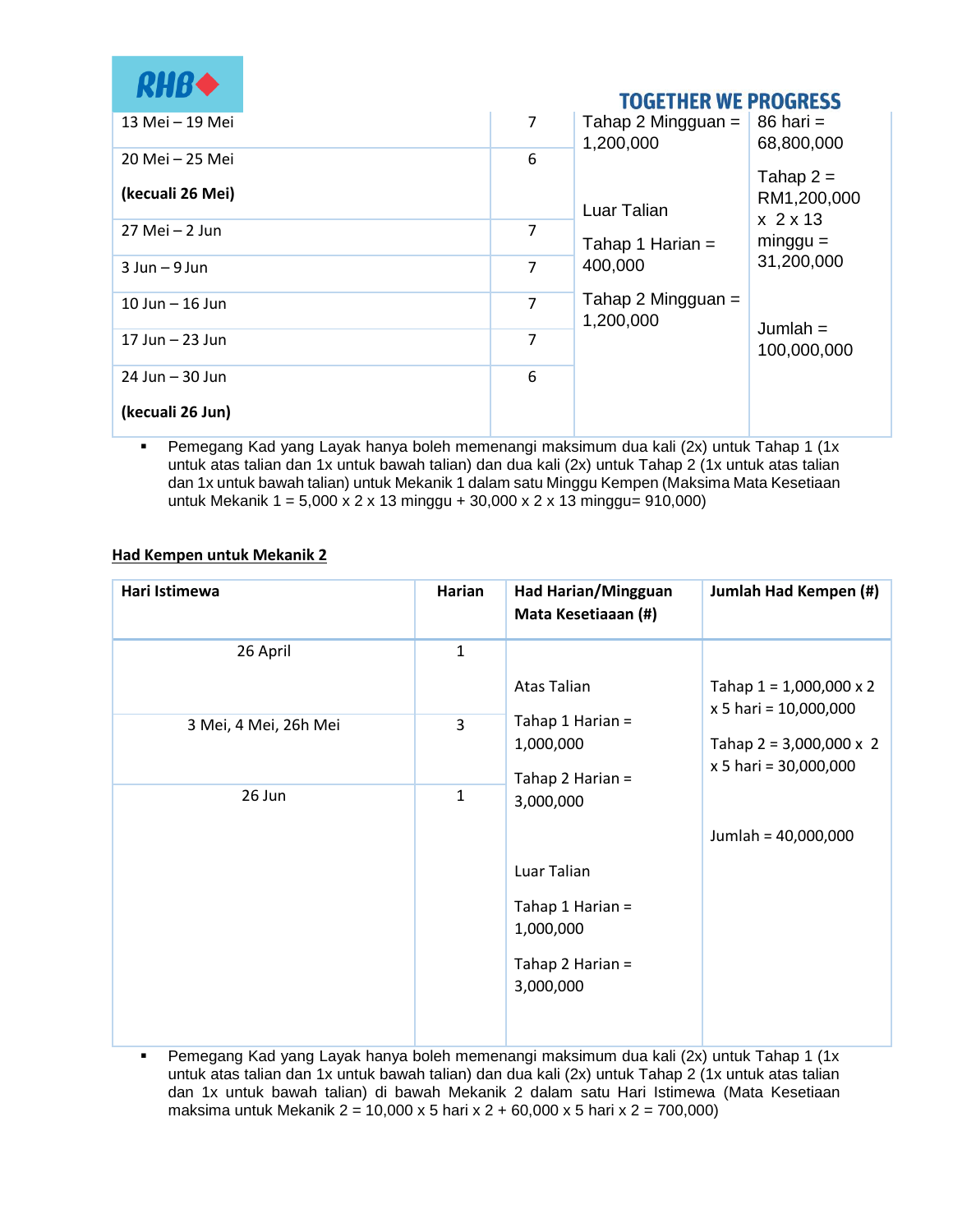

- Mata Kesetiaan untuk Mekanik 1 dan 2 adalah bedasarkan waktu transaksi yang ditunjukkan dalam sistem RHB dan berdasarkan pertama datang pertama yang dilayan
- Sekiranya terdapat persamaan dalam waktu transaksi, transaksi dengan jumlah tertinggi akan ditentukan sebagai pemenang.
- Jumlah maksima Mata Kesetiaan setiap Pemegang Kad yang Layak mampu menang = 910,000 +  $700,000 = 1,610,000$
- $-$  Jumlah Mata Kesetiaan Kempen = 100,000,000 + 40,000,000 = 140,000,000

#### **Mekanik Kempen**

4. Mekanik Kelayakan:

#### **Mekanik 1**

| Tahap          | <b>Mekanik</b>                                                                              | Mata Kesetiaan                           | Penyertaan untuk<br><b>Cabutan Bertuah</b> |
|----------------|---------------------------------------------------------------------------------------------|------------------------------------------|--------------------------------------------|
| 1              | Perbelanjaan minima RM100 atas runcit atau<br>peniaga Jom Sapot dalam satu resit            | 40x Mata<br>Kesetiaan had<br>pada 5,000  | 10 (runcit)<br>20 (Jom Sapot)              |
| $\overline{2}$ | Perbelanjaan terkumpul RM500 atas runcit atau<br>peniaga Jom Sapot dalam satu Minggu Kempen | 50x Mata<br>Kesetiaan had<br>pada 30,000 | 10 (runcit)<br>20 (Jom Sapot)              |

## Nota – Mekanik 1

- a) Transaksi dalam talian tidak termasuk transaksi E-Wallet kerana kita ada satu kempen khas untuk E-Wallet.
- b) Perbelanjaan RM1 = 1 Mata Kesetiaan
- c) Saudagar Jom Sapot boleh dirujuki dalam https://www.rhbjomsapot.my/
- d) Cabutan Bertuah boleh merujuk kepada Mekanisme Kempen Bankwide di Klausa 3a (Kakitangan RHB dikecualikan daripada Cabutan Bertuah ini)

## **Mechanic 2 – gandakan ganjaran anda pada RAYA (3 dan 4 Mei) dan RHB DAY (26 April, 26 Mei dan 26 Jun)**

| <b>Tahap</b>   | <b>Mekanik</b>                                                                                                     | Mata Kesetiaan                            | Penyertaan untuk<br><b>Cabutan Bertuah</b> |
|----------------|--------------------------------------------------------------------------------------------------------------------|-------------------------------------------|--------------------------------------------|
| 1              | Perbelanjaan minima RM100 atas runcit atau<br>peniaga Jom Sapot dalam satu resit pada satu Hari<br><b>Istimewa</b> | 80x Mata<br>Kesetiaan had<br>pada 10,000  | 10 (runcit)<br>20 (Jom Sapot)              |
| $\overline{2}$ | Perbelanjaan terkumpul RM500 atas runcit atau<br>peniaga Jom Sapot pada satu Hari Istimewa                         | 100x Mata<br>Kesetiaan had<br>pada 60,000 | 10 (runcit)<br>20 (Jom Sapot)              |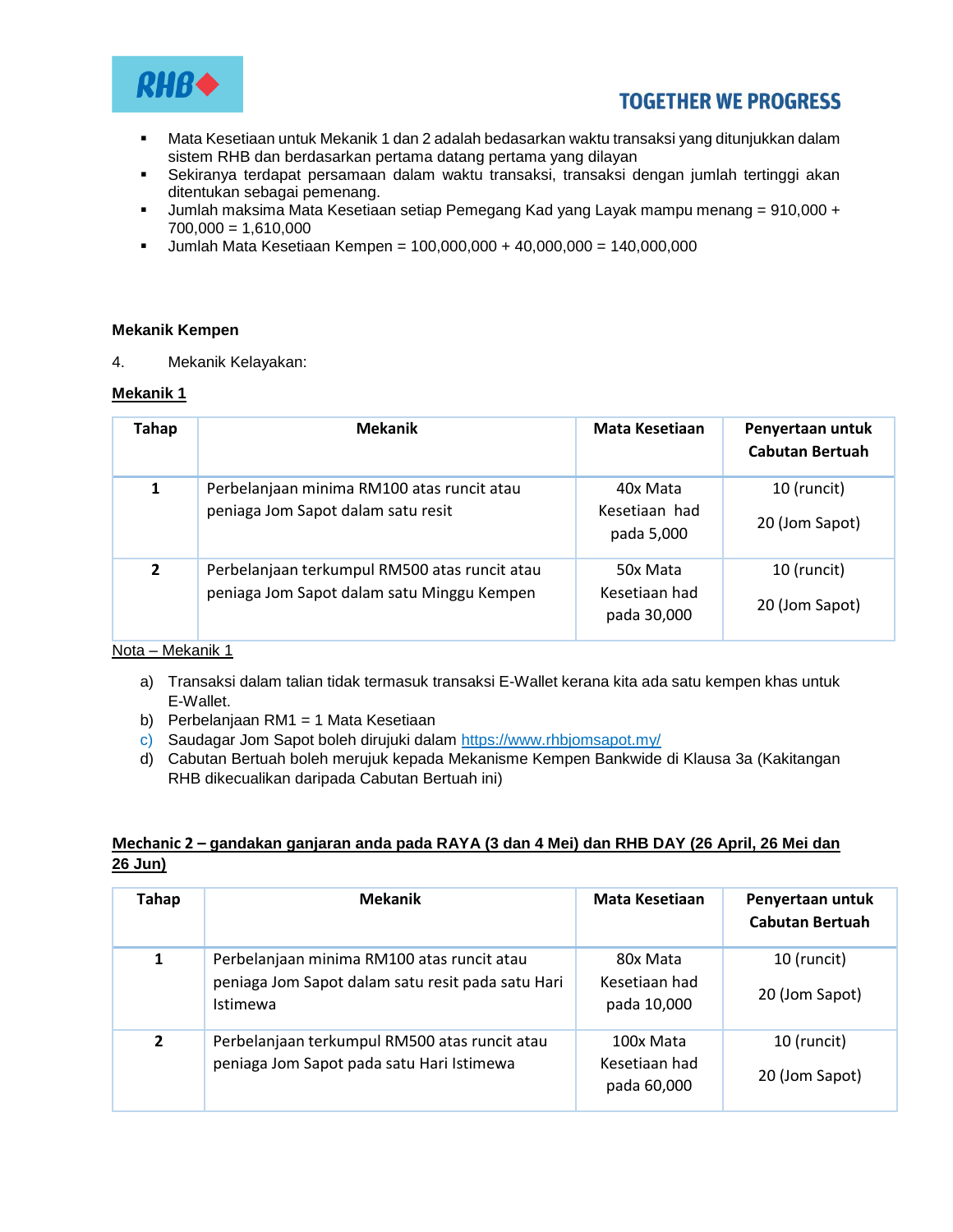



Nota – Mekanik 2

- a) Transaksi dalam talian tidak termasuk transaksi E-Wallet kerana kita ada satu kempen khas untuk E-Wallet.
- b) Perbelanjaan RM1 = 1 Mata Kesetiaan
- c) Saudagar Jom Sapot boleh dirujuki dalam<https://www.rhbjomsapot.my/>
- d) Cabutan Bertuah boleh merujuk kepada Mekanisme Kempen Bankwide di Klausa 3a (Kakitangan RHB dikecualikan daripada Cabutan Bertuah ini)
- 5. Akaun Kad RHB milik Pemegang Kad yang Layak mestilah sah dan mestilah dalam kedudukan kewangan yang baik semasa Kempen dan/atau untuk memenangi hadiah Kempen, sebagaimana ditentukan oleh RHB menurut budi bicara. Jika, pada bila-bila masa semasa Tempoh Kempen, Pemegang Kad yang Layak membatalkan Kad RHB atas apa-apa sebab sekalipun, penyertaannya dalam Kempen menjadi terbatal dan tidak sah dengan serta-merta termasuk apa-apa mata ganjaran terkumpul.
- 6. Pemegang Kad yang Layak dengan Kad RHB yang berganda, masing-masing dengan perbelanjaan/ penyertaan yang berkelayakan akan dituruti secara automatik untuk tujuan pengumpulan Kempen.
- 7. Perbelanjaan layak pemegang kad sampingan akan digabungkan dengan pemegang kad utama yang layak semasa Kempen untuk menentukan sama ada pemegang kad utama memenuhi Mekanik Kelayakan seperti yang ditakrifkan dalam Klausa di atas. Untuk mengelakkan keraguan, hanya pemegang kad utama yang akan memenangi Mata Kesetiaan.
- 8. Yang berikut akan dianggap sebagai "Perbelanjaan yang Layak" untuk tujuan Kempen:
	- a) Perbelanjaan yang layak merujukkan kepada perbelanjaan runcit (kecuali perbelanjaan E-Wallet) untuk tujuan Kempen ini ("**Perbelanjaan yang Layak**") seperti yang ditunjukkan di Klausa 4.
	- b) Perbelanjaan yang layak tidak terpakai untuk barang dan perkhidmatan yang tidak patuh Syariah seperti minuman beralkohol, makanan yang berkaitan dengan daging khinzir, tembakau / vape, perjudian dll untuk Kad Kredit Islamik

## **Penyempurnaan Hadiah**

9. Pemegang Kad yang Layak akan menerima Mata Kesetiaan dua hingga empat (2-4) minggu selepas Tempoh Kempen tamat.

## **Penyertaan dibatalkan**

- 10. RHB boleh membatalkan mana-mana individu yang berikut daripada menyertai Kempen ini dan/atau menebus Mata Kesetiaan atau menuntut balik Mata Kesetiaan sekiranya telah dikreditkan berdasarkan perkara berikut:
	- a) Pemegang kad yang telah melakukan pembelian dengan cara atau corak yang dianggap tidak normal dan menunjukkan percubaan untuk mendapatkan kelebihan yang tidak adil ke atas pemegang kad yang sah yang lain dengan corak perbelanjaan kad biasa.
	- b) Pemegang Kad yang Layak tetapi telah melakukan penipuan atau melakukan tindakan yang salah berkaitan Kad RHB dan/atau apa-apa urus niaga yang dibuat daripadanya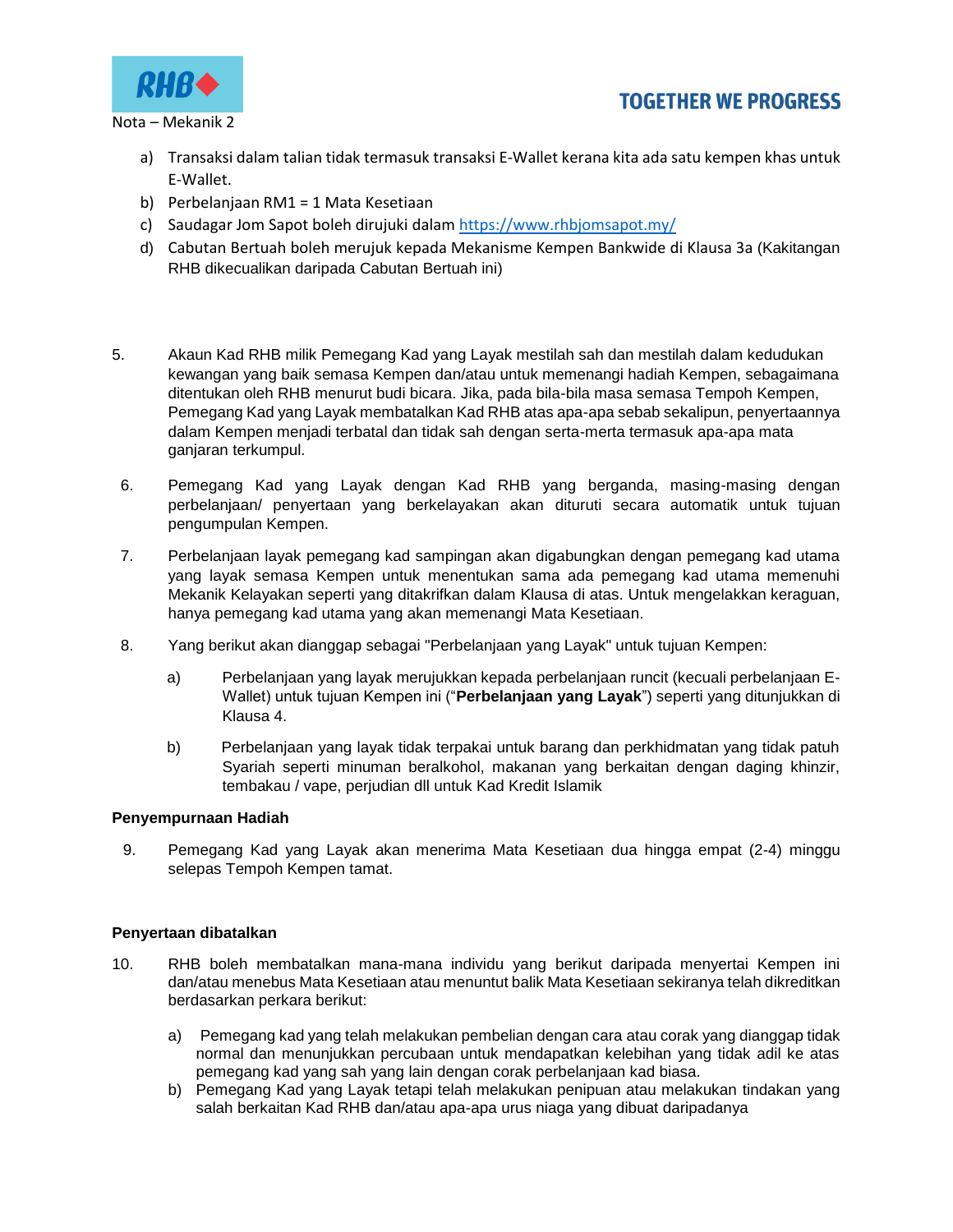

#### **Terma dan Syarat Umum**

- 1. Dengan menyertai Kempen, Pemegang Kad yang Layak:
	- a) Bersetuju untuk terikat dengan Terma dan Syarat Kempen;
	- b) Bersetuju untuk mengakses Laman Web RHB atau memanggil Pusat Perkhidmatan Pelanggan RHB untuk melihat terma dan syarat dan berjanji akan sentiasa mengambil tahu akan apa-apa perubahan atau variasi kepada Terma dan Syarat;
	- c) Bersetujui bahawa hadiah yang dipaparkan dalam semua bahan bercetak dan / atau laman web RHB adalah untuk tujuan ilustrasi sahaja. Mana-mana alat, aksesori atau kelengkapan yang diketengahkan dengan Hadiah kempen di mana-mana bahan bergambar adalah untuk tujuan hiasan dan tidak boleh menjadi sebahagian daripada hadiah kempen;
	- d) Bersetuju bahawa Hadiah kempen tidak boleh dipindah milik kepada mana-mana pihak ketiga dan tidak boleh ditukar untuk wang tunai, kredit, cek atau jenis wang tunai; sebahagian atau sepenuhnya;
	- e) Bersetuju bahawa keputusan RHB mengenai semua perkara yang berkaitan dengan Kempen, Hadiah kempen adalah muktamad, konklusif dan mengikat terhadap mereka; Keputusan ini adalah dibuat berdasarkan Mekanik Kempen. Untuk penjelasan lebih lanjut, sila rujuk pada Pusat Perkhidmatan Pelanggan RHB di 03-9206 8118 atau Ombudsman for Financial Services (OFS) di 03-2272 2811;
	- f) Bersetuju untuk bertanggungjawab secara peribadi untuk semua cukai, yuran kerajaan atau apa-apa caj lain yang mungkin dikenakan terhadap mereka di bawah undang-undang yang terpakai, jika ada, berhubung dengan penerimaan Hadiah kempen;
	- g) Bersetuju untuk tidak meneruskan sebarang penyertaan lanjut dalam Kempen ini dengan memaklumkan kepada RHB jika ada pengubahsuaian pada masa akan datang dan sekiranya Terma dan Syarat ini tidak boleh diterima;
	- h) Bersetuju untuk memberikan persetujuan kepada RHB untuk memproses maklumat peribadi mereka untuk mengendalikan kempen ini dan menghubungi Pemegang Kad yang Layak berhubungan dengan perkara yang sama; jika berkenaan;
	- i) Bersetuju bahawa gambar/imej Pemegang Kad yang Layak sebagai Pemenang boleh diambil dan boleh digunakan untuk penerbitan RHB, jika berkenaan;
	- j) Pemegang Kad yang Layak boleh meminta untuk pembetulan (jika maklumat peribadi mereka tidak tepat, ketinggalan zaman, tidak lengkap, dll.), akses kepada (tiada yuran dan caj akan dikenakan untuk mod akses kecuali yuran dan caj yang dinyatakan dalam terma dan syarat Kad RHB), atau pembatalan (jika Pemegang Kad yang Layak tidak lagi mempunyai produk / perkhidmatan sedia ada dengan Kumpulan Perbankan RHB) maklumat peribadi Pemegang Kad atau menghadkan pemprosesan pada bila-bila masa dengan mengemukakan permintaan tersebut melalui Pusat Perkhidmtan Pelanggan RHB seperti yang berikut:

## **Maklumat Pusat Perkhidmatan Pelanggan**